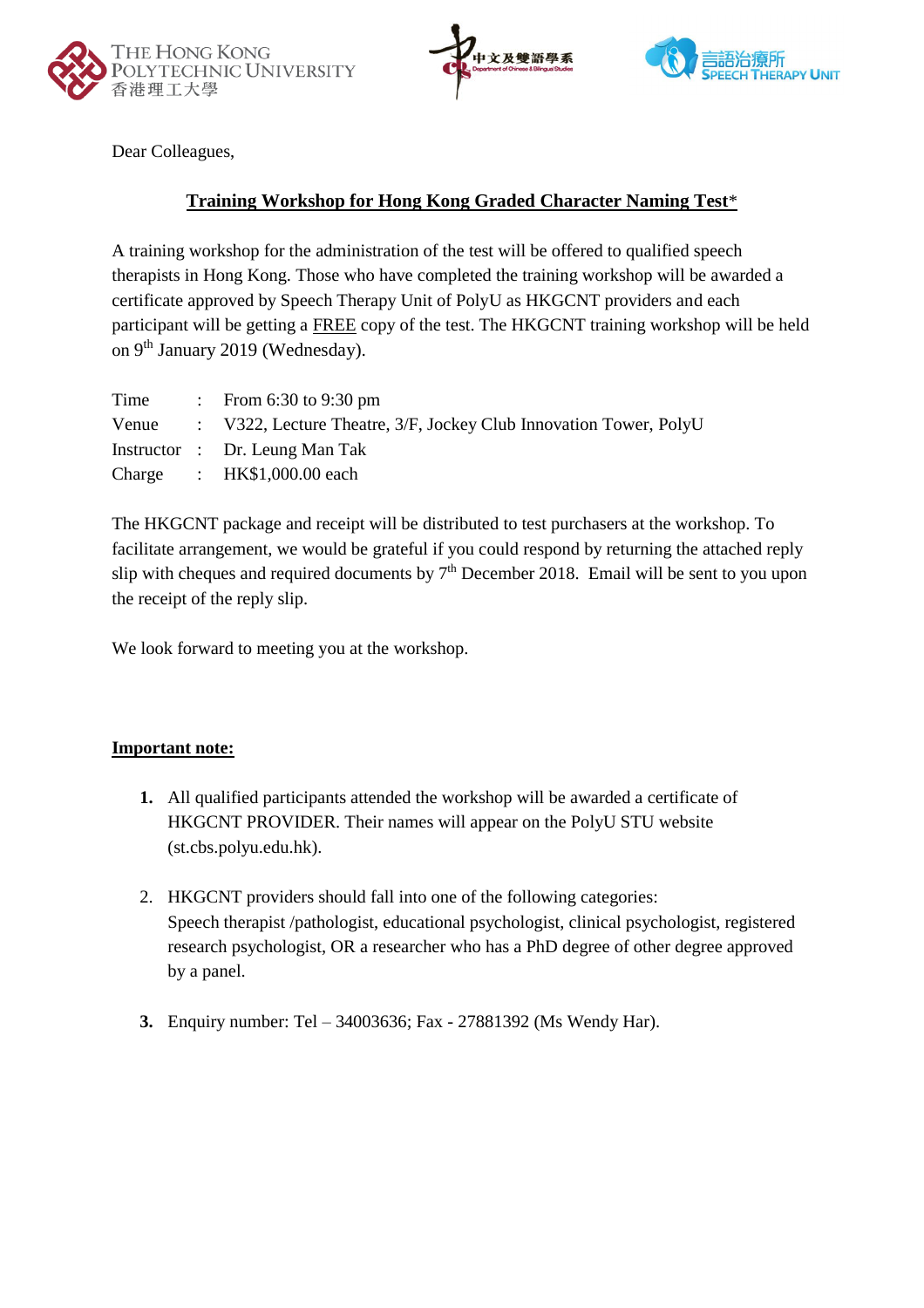





#### **\*The Hong Kong Graded Character Naming Test (HKGCNT)**

#### *A. Who is it for?*

There are two requirements to be a certified examiner:

- 1. The user of the test has to complete the training workshop for administration of the test. (Each user will be given a Certificate).
- 2. The user of the current test should be one of the following professionals:
	- a. Educational psychologist
	- b. Clinical psychologist
	- c. Speech therapist
	- d. Registered research psychologist
	- e. A researcher who has a PhD degree approved by a panel in the Centre of Communication Disorders.

#### *B. What does the HKGCNT contain?*

The test comprises a test manual, six different stimuli presentation sheets (中文讀字表), six different recording forms (中文讀字記錄表) for each of the different grades, an Excel file for the calculation of percentage of different categories of characters and a set of audio files correspond to each of the test items.

Each stimuli presentation sheet consists of 150 items, which are all single Chinese characters. The 150 test items are divided into two parts comprising 75 items each. Each part is printed on one side of the stimuli presentation sheet, thus forming a printed, double-sided, stimuli presentation sheet. Each of the presentation sheets and the recording forms are stored as Word files protected by a password.

A set of audio files is attached to the test. Users can play the files and listen to the standard and alternative pronunciations of the stimuli used in the current test. User familiarization with the acceptable pronunciations of the test stimuli is a prerequisite for administration of the test to ensure accuracy and reliability.